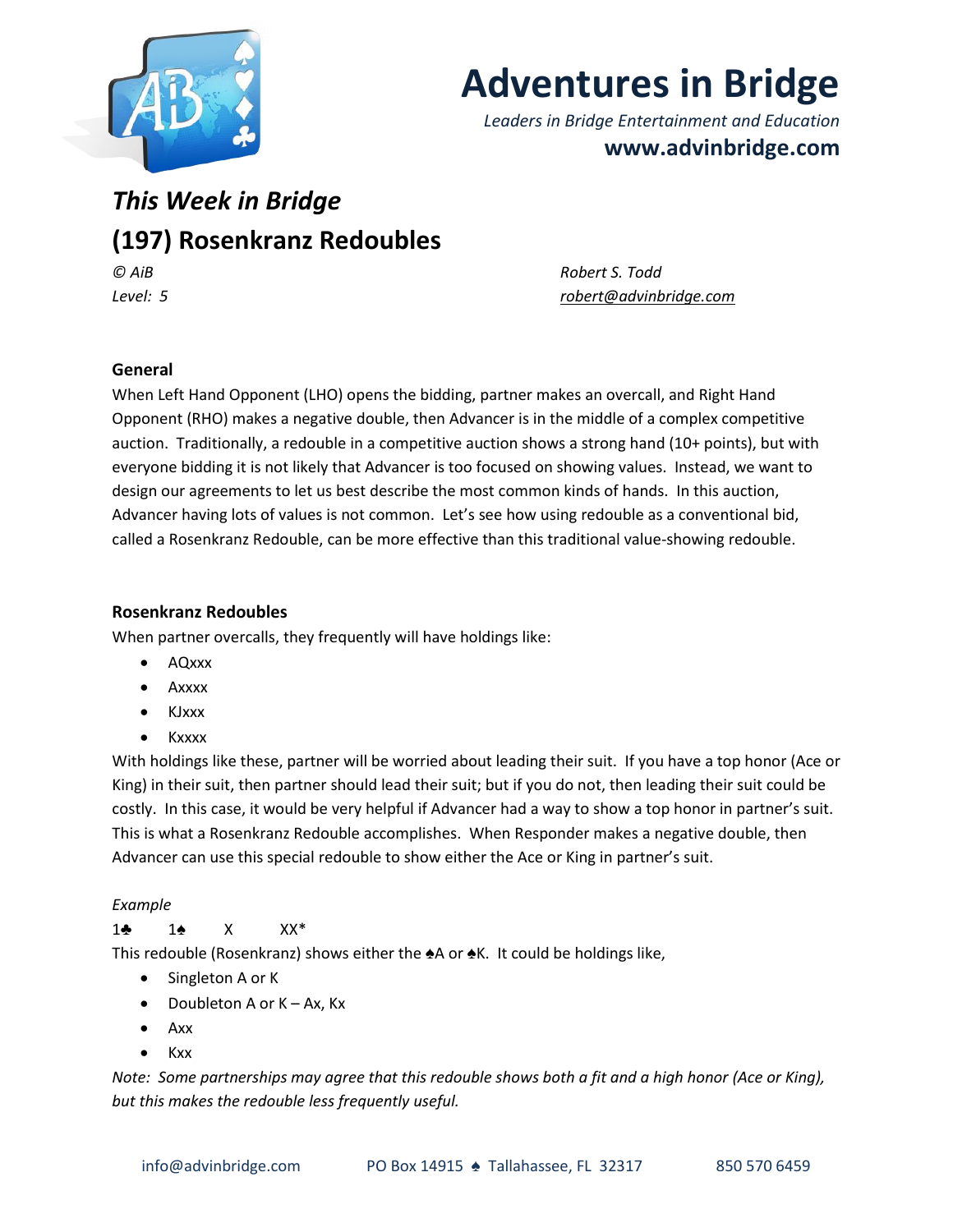

This is a very useful agreement because when Advancer does not make a redouble, then Interferer is alerted to the fact that partner does not have a top honor and that it may be dangerous to lead their suit.

#### *Example*

# 1♣ 1♠ X P

This pass by Advancer implies they do not have the ♠A or ♠K and Interferer should be careful leading their suit.

When Advancer raises Interferer's suit in these auctions then there is an inference that Advancer does not have the Ace or King.

#### *Example*

1♣ 1♠ X 2♠

Playing Rosenkranz redoubles, this raise to 2♠ shows at least 3-card support and denies having either the ♠A or ♠K.

# **Opening Leads**

Another way that the Rosenkranz redouble can help a partnership is to get them a ruff early in the auction.

For example, imagine defending a 4♥ contract with this layout in the ♠ suit.

Txx Axxxx Kx QJx

If the auction goes,

1♣ 1♠ X XX\*

2♥ P 4♥ All Pass

Then West knows it is safe to lead a low ♠ because they know that partner has the ♠K. With a low ♠ lead, the defenders can take the first three tricks –  $\triangle$ K,  $\triangle$ A, and a  $\triangle$  ruff.

*Note: Some partnerships also choose to play Rosenkranz doubles instead of snapdragon doubles in auctions where Responder bids a new suit – showing Ace or King in partner's suit.*